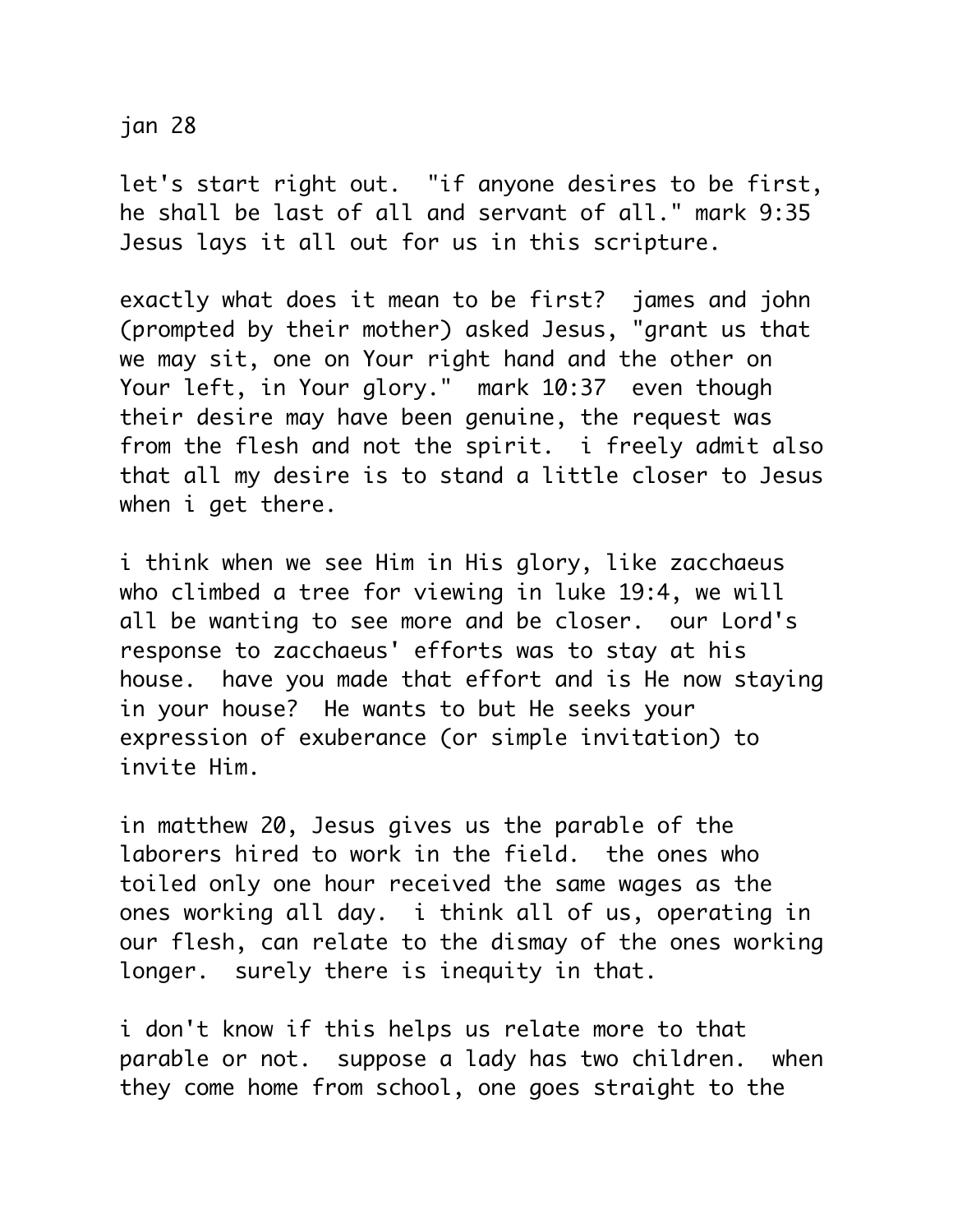couch and hollers, "what's for supper"? the other one comes in and immediately embraces her, tells her he loves her and asks how her day was.

yes, they are both her children and both equally loved. either one, she would give her all to protect them. so we agree she loves them both, but which do you think she was happiest to see? just maybe the one who was loving and concerned for her instead of the one who wanted to know what else she could do for them.

could it be that the last laborers came in with such gratefulness that they toiled even harder while the previous ones had slowed down and were "pacing themselves"?

are we like those early laborers who have slowed down. have we grown into acceptance and even expectance of His mercy. do we now take too much for granted? maybe this was like when Jesus spoke to the church in ephesus. "nevertheless I have this against you, that you have left your first love." rev 2:4

He wants that exuberance and excitement from us. i freely admit that my beginning days with Jesus were fill with longing and desire. i couldn't get enough of consuming His word and couldn't wait for the next time the church doors were open. to my regret, i too soon fell into acceptance also. i too spent time with Him when other things were accomplished. there definitely comes that time when we may rest assured we can depend on Him - but our thankfulness and love must not be moved to the back burner.